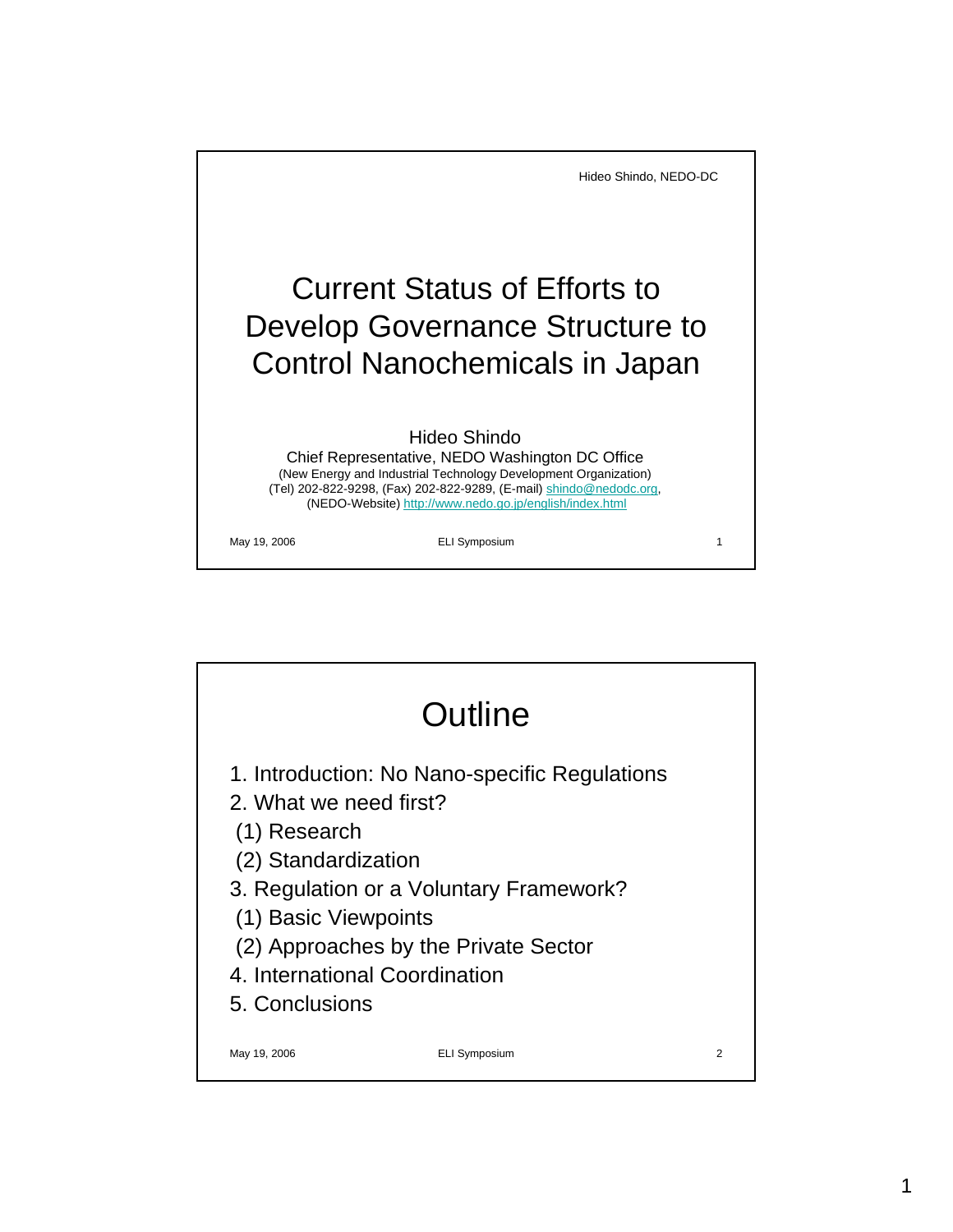

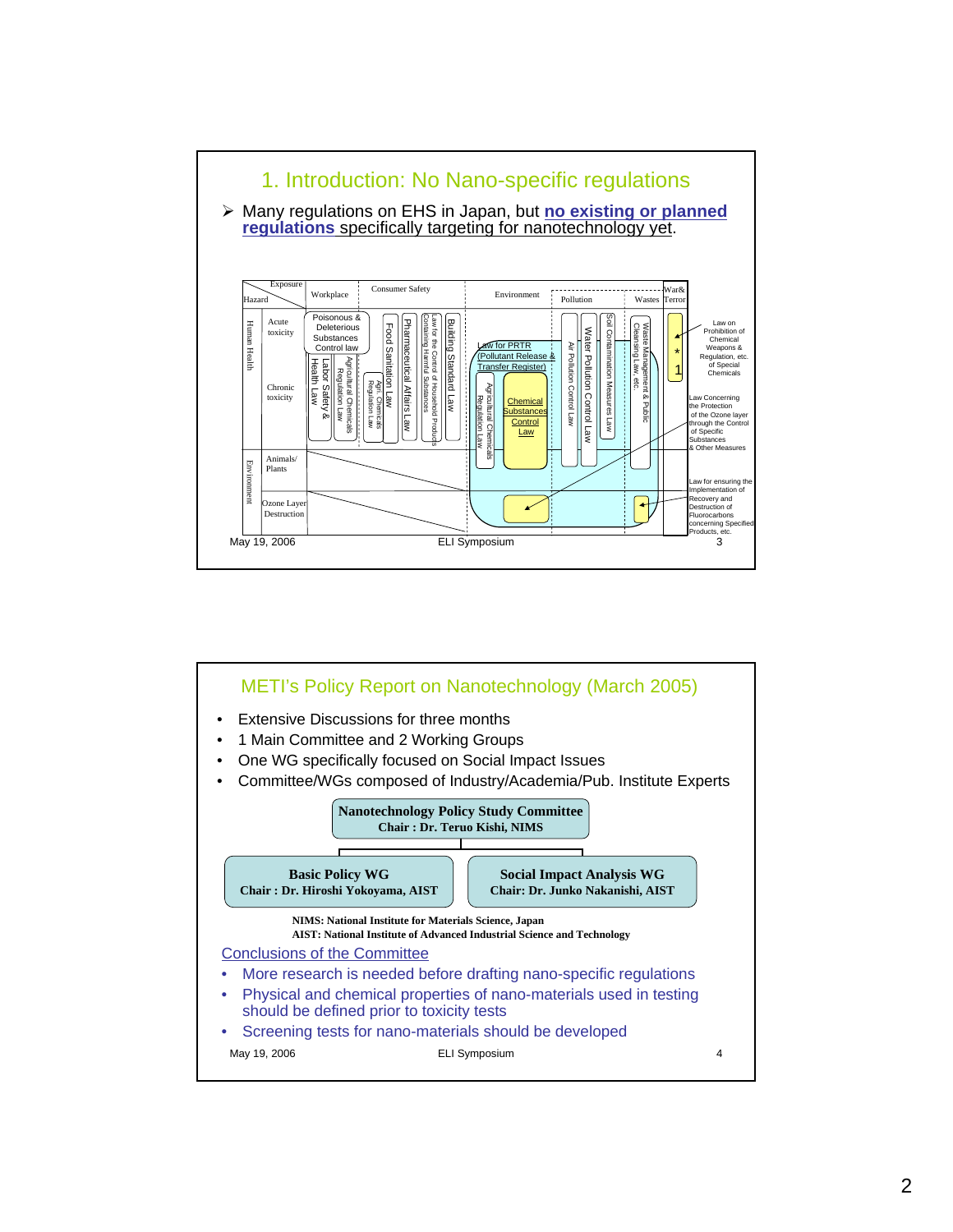

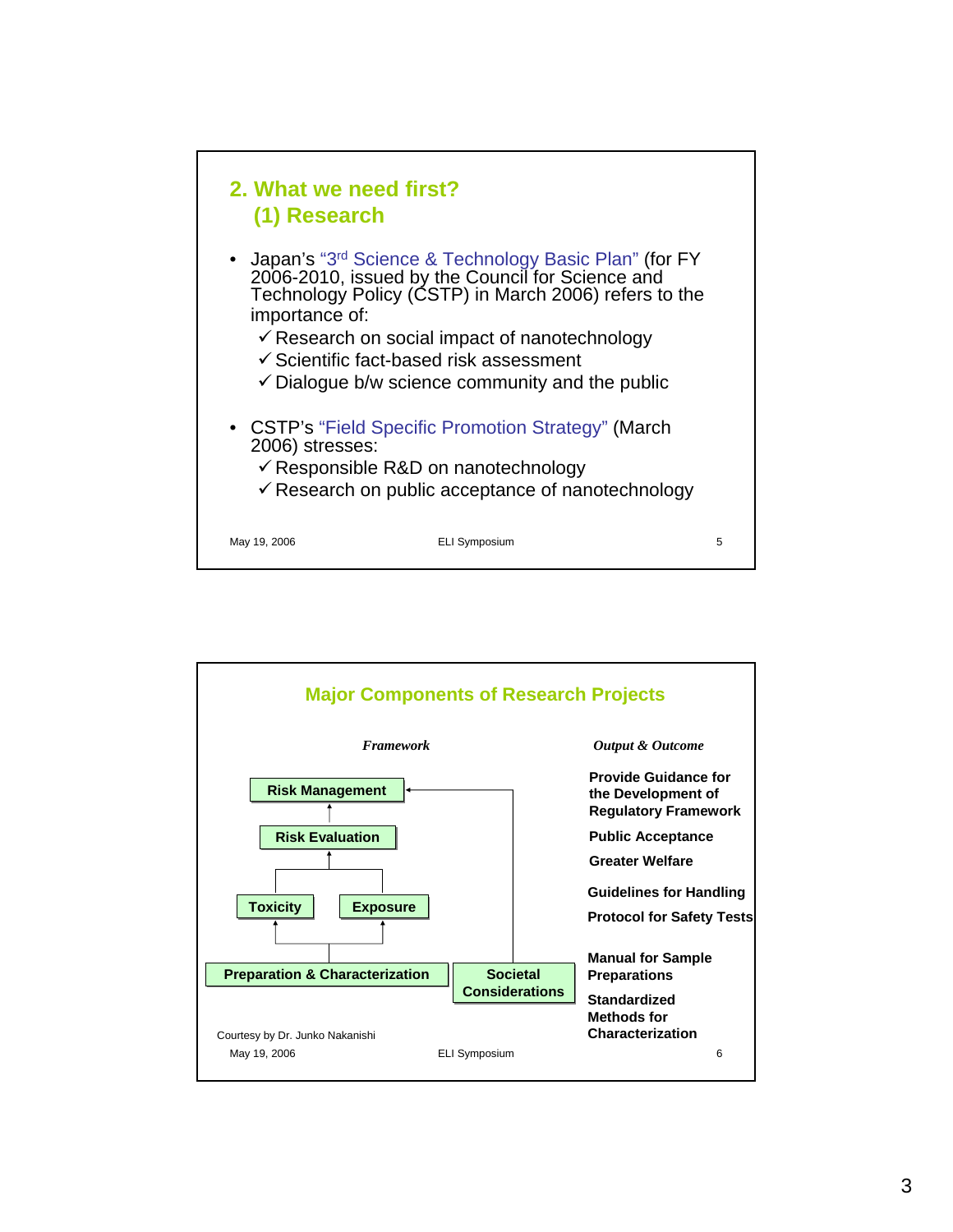

| Area                                             | Start / End<br>(FY) | <b>Funding</b><br>Organization | <b>Supervisor, Members</b>            |
|--------------------------------------------------|---------------------|--------------------------------|---------------------------------------|
| <b>Public</b><br>Acceptance of<br>Nanotechnology | 2005                | <b>MEXT: \$0.3 M</b>           | M. Ata MHLW, MEXT,<br><b>ME, AIST</b> |
|                                                  | 2006                | <b>MEXT: \$0.2 M</b>           | <b>TBD: NIMS, NIHS, NIES</b>          |
| Preliminary<br><b>Inhalation Test</b>            | 2005                | <b>NEDO METI:</b>              | K. Okuyama &                          |
|                                                  |                     | \$0.3 M                        | <b>L. Tanaka :universities</b>        |
| Toxicity<br>(Screening Level)                    | 2005.2007           | <b>METI: \$1 M</b>             | H. Kawasaki AIST,<br>universities     |
| <b>Risk Assessment</b>                           | 2005.2007           | AIST: \$1 M for<br>2005.       | J. Nakanishi AIST,<br>universities    |
| <b>Risk Assessment</b><br>& Management           | 2006.               | <b>NEDO METI.</b>              |                                       |
|                                                  | 2010(planned)       | approx. $$20$ M                |                                       |

May 19, 2006 **ELI Symposium** 8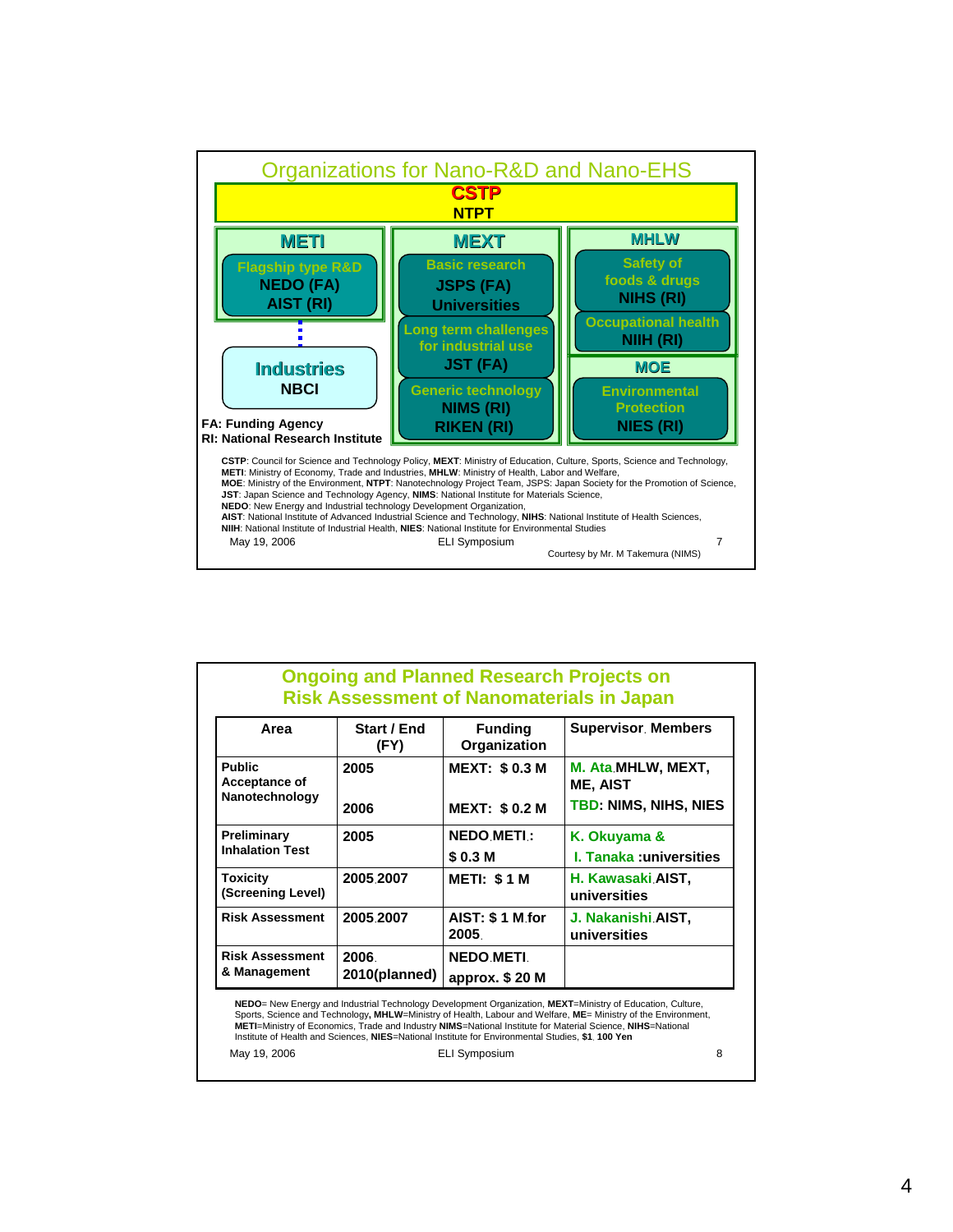

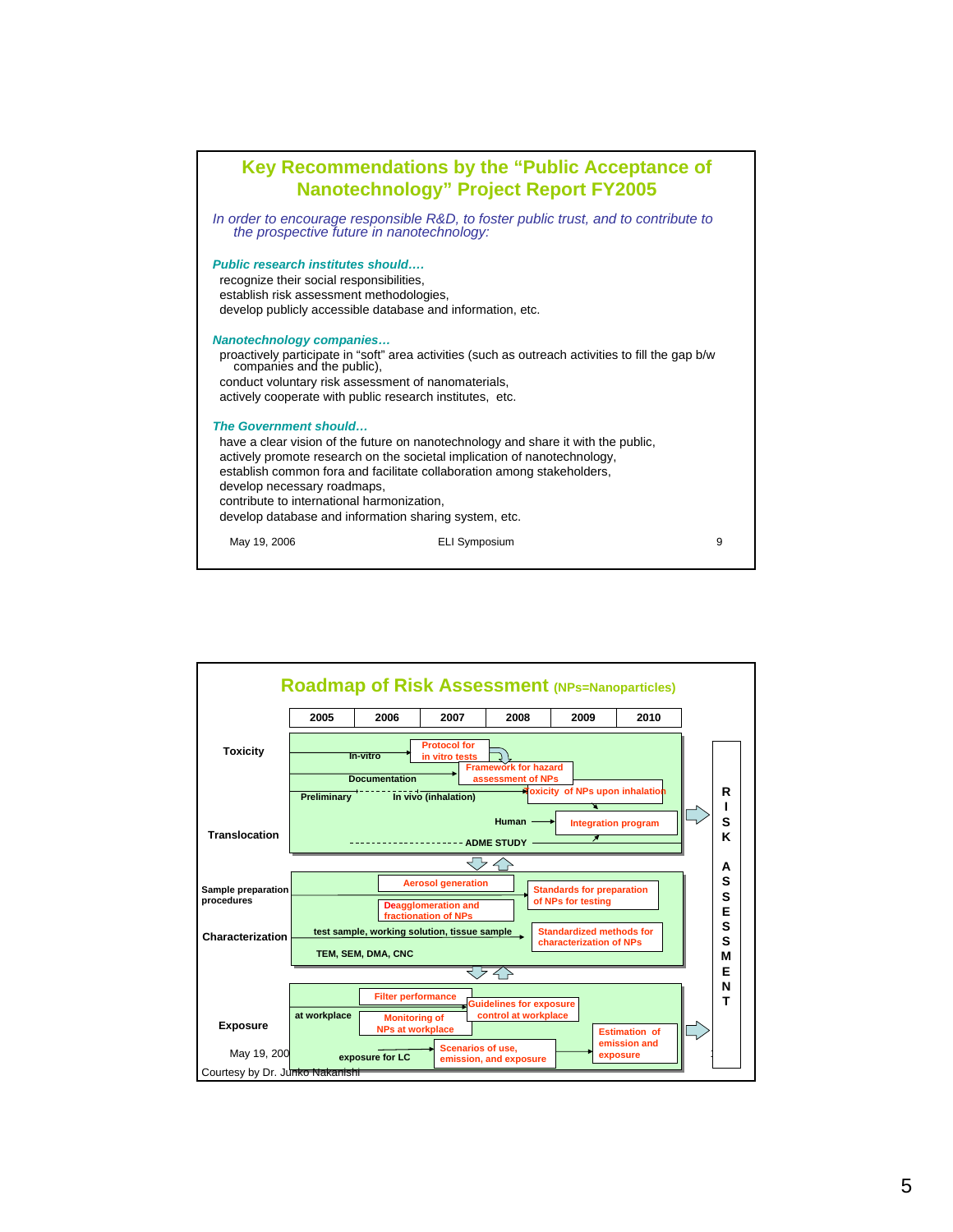

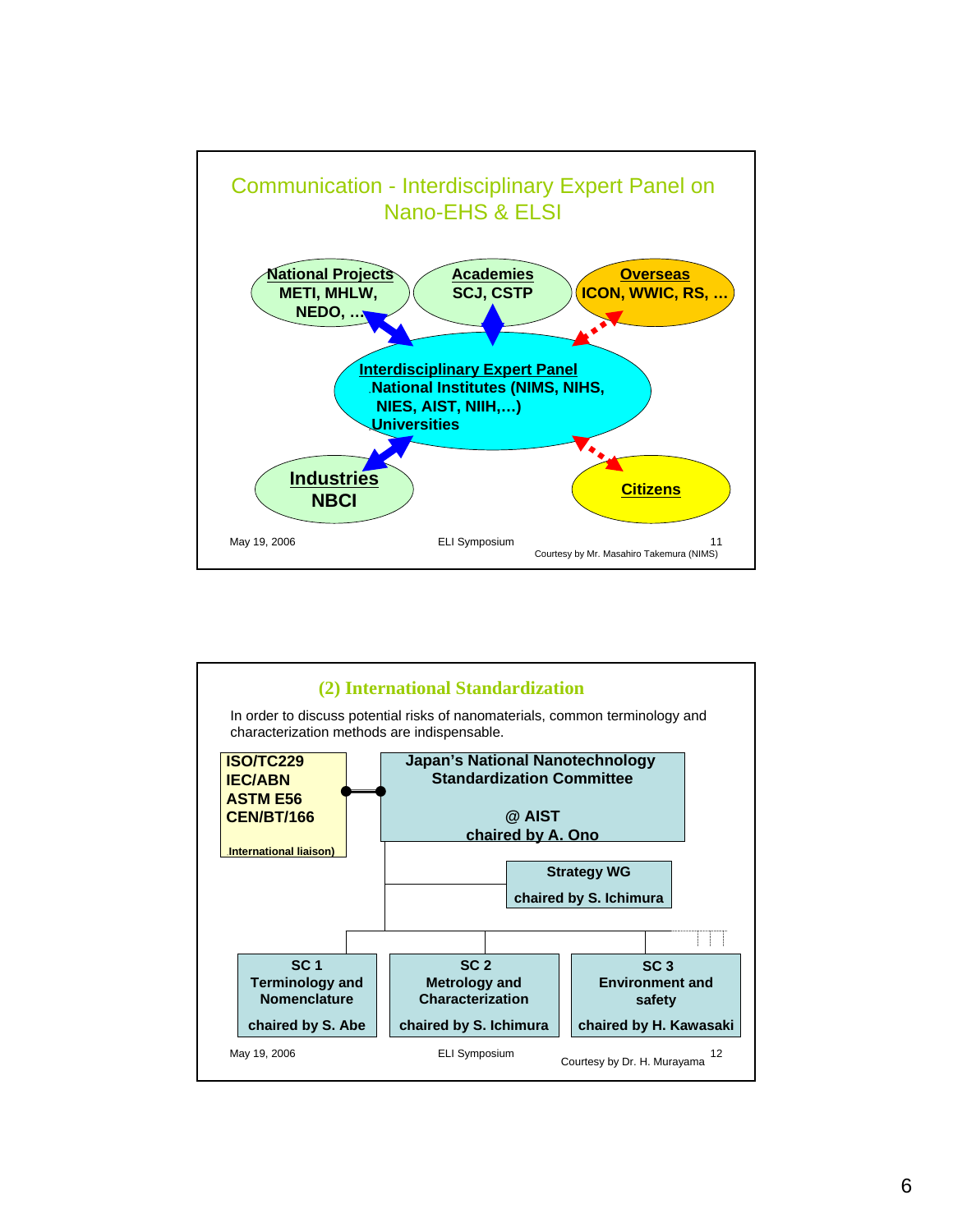

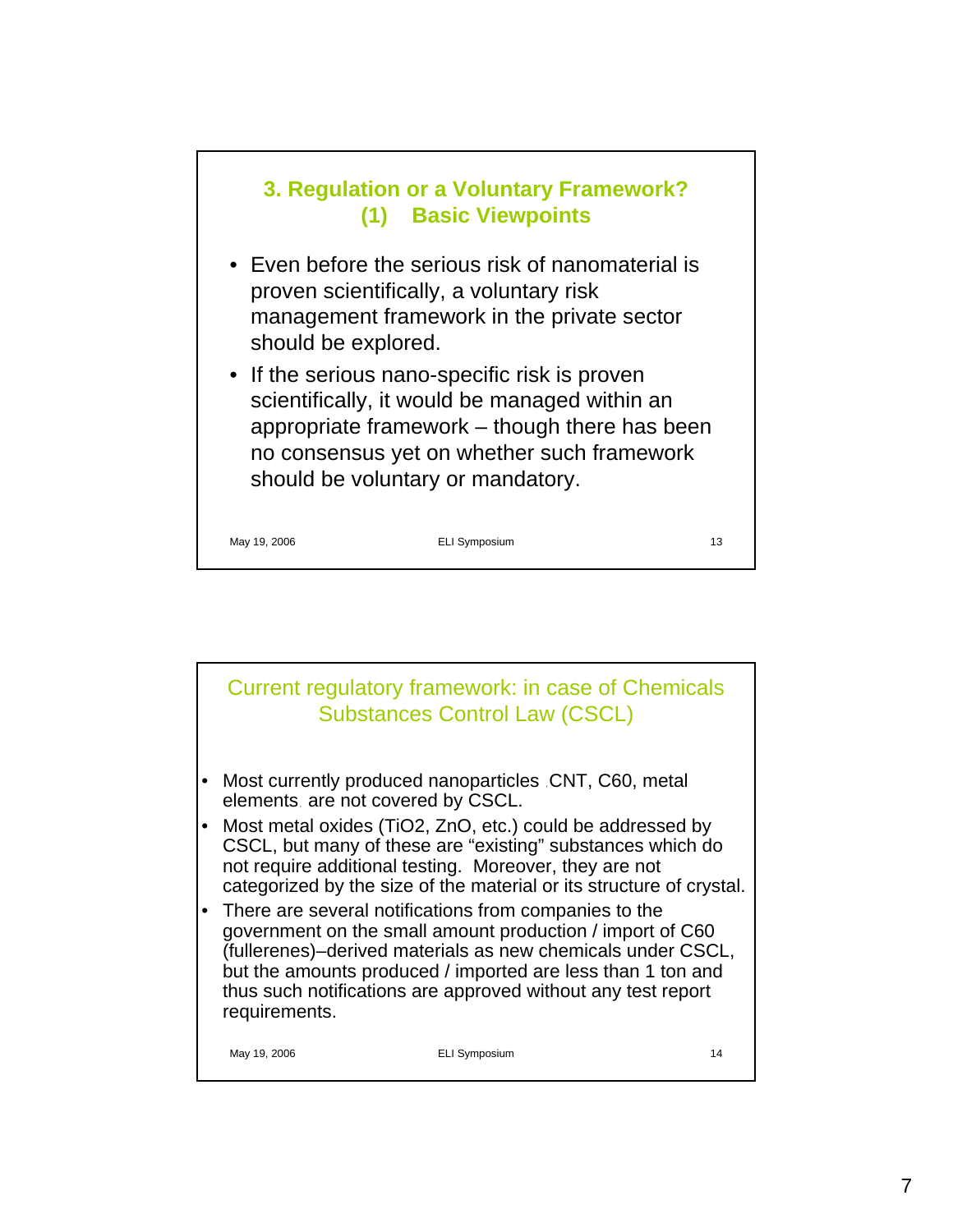

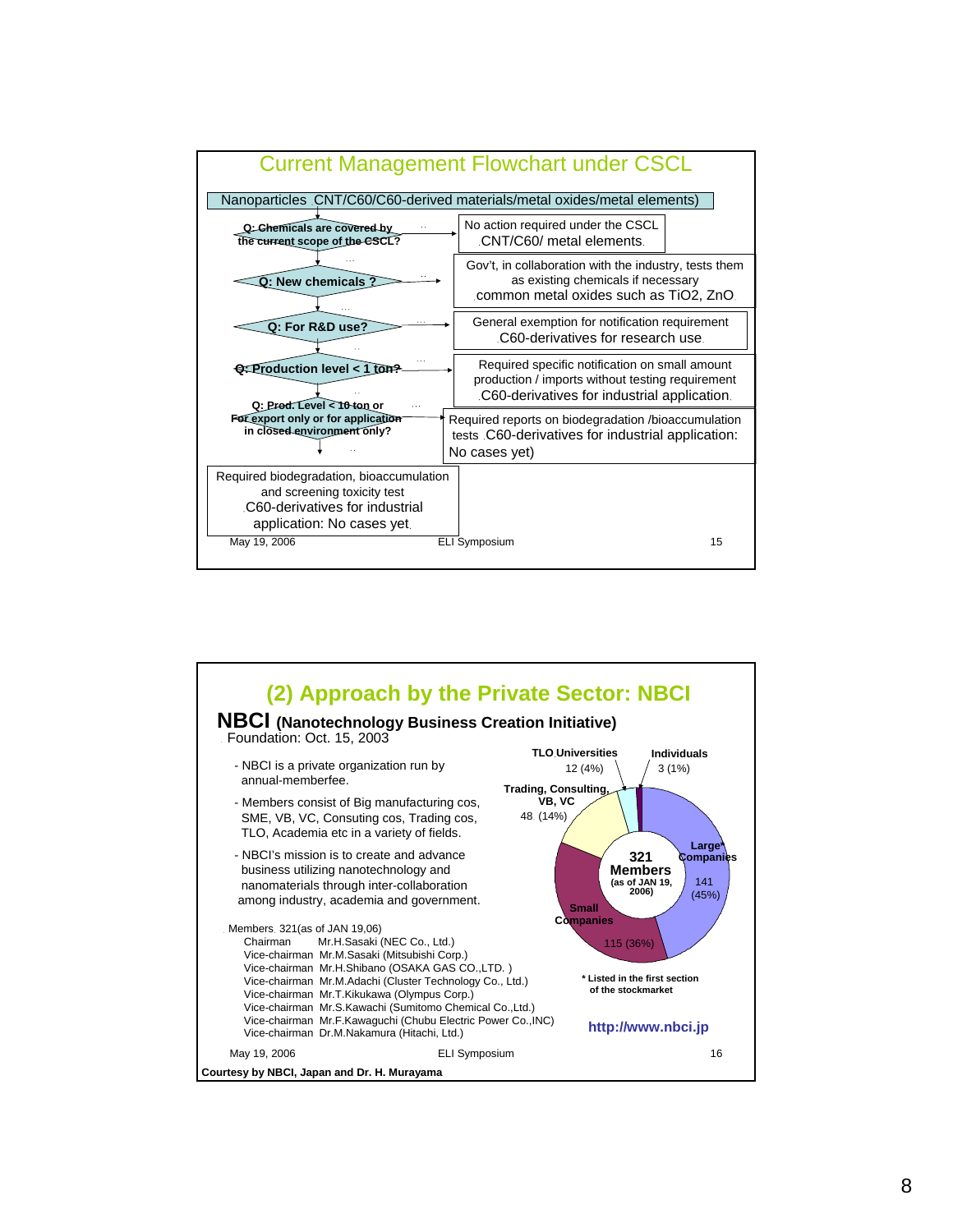

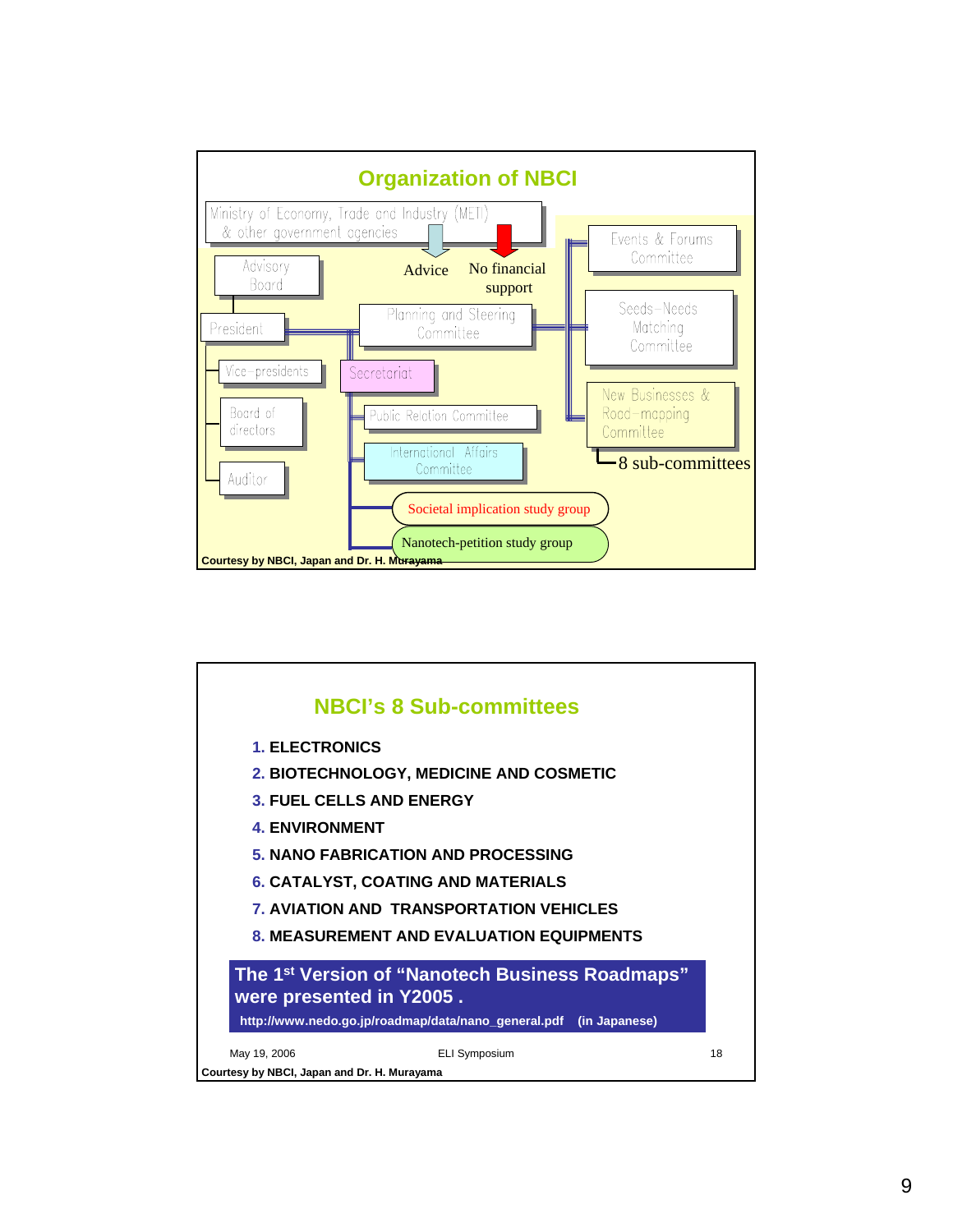

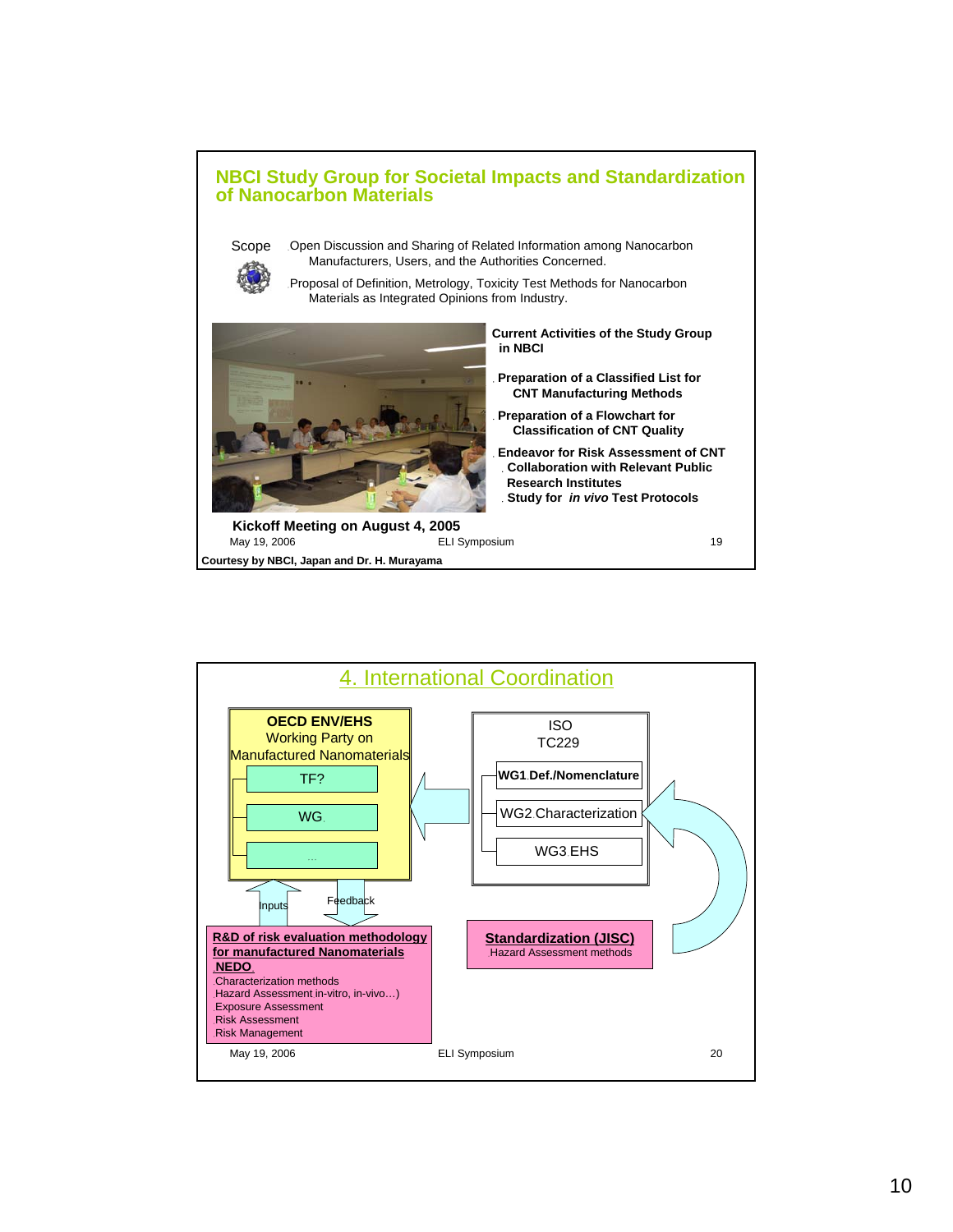